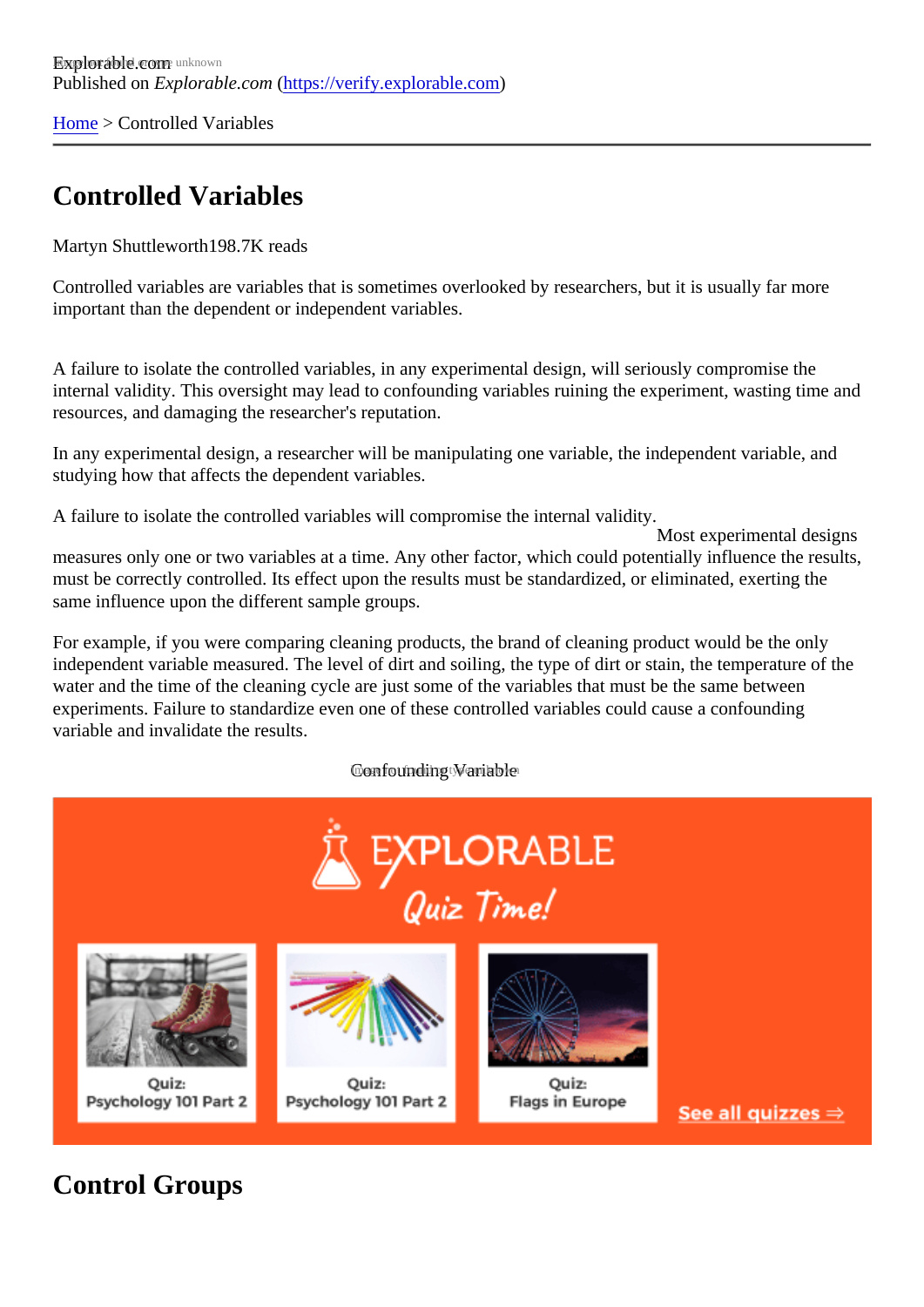In many fields of science, especi[ally biology](https://verify.explorable.com/biology-experiments) [1] and behavioral sciences, it is very difficult to ensure complet[e control](https://verify.explorable.com/scientific-control-group)<sup>[2]</sup>, as there is a lot of scope for small variations.

Biological processes are subject to natural fluctuations and chaotic rhythms. The key is to use established [operationalizatio](https://verify.explorable.com/operationalization)n[3] techniques, such as ndomization[4] and [double blind experimen](https://verify.explorable.com/double-blind-experiment)t<sup>5</sup>]. These techniques will control and isolate these variables, as much as possible. If this proves d[ifficult, a](https://verify.explorable.com/scientific-control-group)  $qroup[2]$  is used, which will give a baselime easurement  $6$ ] for the unknown variables.

Sound statistical analysis will then eliminate these fluctuations from the results the test statistical tests<sup>7</sup>] have a certain rror margin[8] built in, an[d repetition](https://verify.explorable.com/reproducibility)[9] and large sample groups will eradicate the unknown variables.

There still needs to be constant monitoring and checks, but due diligence will ensure that the experiment is as accurate as is possible.

## The Value of Consistency

It is important to ensure that all these possible variables are isolated, becatiseed II error [10] may occur if an unknown factor influences the [dependent variab](https://verify.explorable.com/dependent-variable)le 1]. This is where the ull hypothesis<sup>[12]</sup> is correctly rejected, but for the wrong reason. Controlled variables are often referred to as constants, or constant variable.

In addition, inadequate monitoring of controlled variables is one of the most common causes of researchers [wrongly assuming that a correlation leads to caus](https://verify.explorable.com/correlation-and-causation)ality

Controlled variables are the road to failure in apperimental design 4], if not identified and eliminated. [Designing the experime](https://verify.explorable.com/design-of-experiment)nt [15] with controls in mind is often more crucial than determining the pendent [variable](https://verify.explorable.com/independent-variable)[16].

Poor controls can lead to a founding variables 7], and will damage the ternal validity [18] of the experiment.

Source URL: https://verify.explorable.com/controlled-variables

Links

- [1] https://verify.explorable.com/biology-experiments
- [2] https://verify.explorable.com/scientific-control-group
- [3] https://verify.explorable.com/operationalization
- [4] https://verify.explorable.com/random-sampling-error
- [5] https://verify.explorable.com/double-blind-experiment
- [6] https://verify.explorable.com/scientific-measurements
- [7] https://verify.explorable.com/significance-test-2
- [8] https://verify.explorable.com/statistics-margin-of-error
- [9] https://verify.explorable.com/reproducibility
- [10] https://verify.explorable.com/type-I-error
- [11] https://verify.explorable.com/dependent-variable
- [12] https://verify.explorable.com/null-hypothesis
- [13] https://verify.explorable.com/correlation-and-causation
- [14] https://verify.explorable.com/true-experimental-design
- [15] https://verify.explorable.com/design-of-experiment
- [16] https://verify.explorable.com/independent-variable